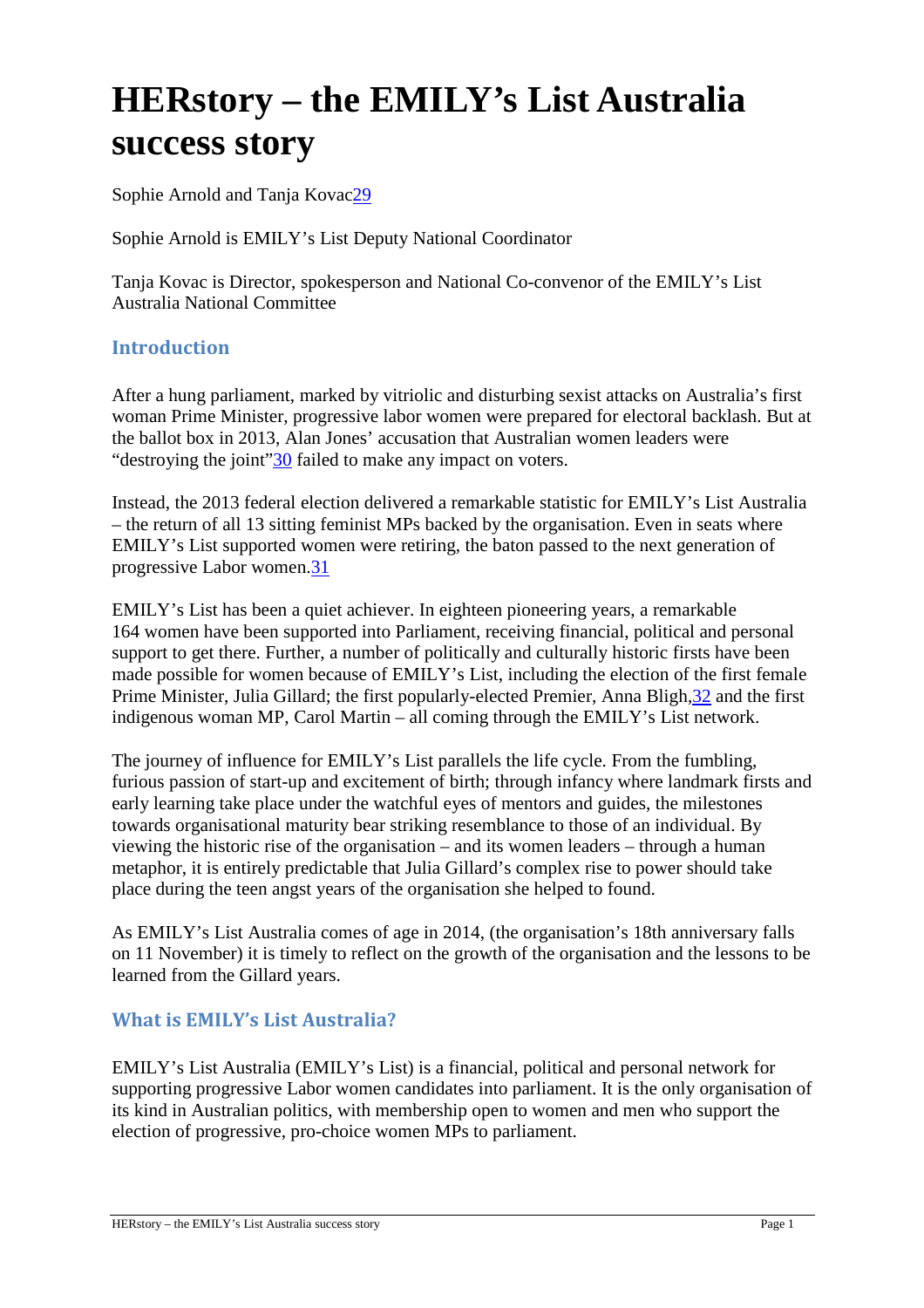EMILY is not, as many people assume, a woman, but an acronym. It stands for Early Money Is Like Yeast. The organisation was founded on the belief that early financial investment for women candidates helps them rise.

EMILY's List Australia was established in 1996 by a committed group of Labor women, determined to address the lack of women representatives in parliament and to shape public policy making for the benefit of women.

To appeal to a women's membership base which existed both in and outside the ALP, the founders of EMILY's List established the organisation as an independent, incorporated association, aligned to (but not controlled by) the ALP. Today, EMILY's List retains the feminist principle of women's autonomous organising, helping Labor appeal to progressive women voters and engage feminist activists in collaborative social change with the labour movement. Its independence allows it to be both a critic and a friend of the ALP.

## **EMILY's List Australia Quick Stats**

Aim: Financial, political and personal support to women candidates

Established: 1996

Funds Raised: >\$5 Million

Women supported: 234

Number of MPs: 164

EMILY's List Member Milestones

- Julia Gillard, first woman Prime Minister
- Anna Bligh, first female Premier of Queensland
- Claire Martin, first female Chief Minister of NT
- Lara Giddings, first female Premier of Tasmania
- Katy Gallagher, third female Chief Minister of ACT (after Labor's Rosemary Follett and the Liberal's Kate Carnell)
- Carol Martin, first Indigenous woman MP, former member for the Kimberley
- First indigenous woman Senator, Nova Peris, current Senator for NT

EMILY's List supports progressive labor women into leadership in five ways. After a candidate is interviewed by members of its National Committee and endorsed for support, they receive:

## **Fundraising – early money and directed donations**

Early Money, a lump sum donation to woman candidates in targeted marginal seats, is designed to give women a head-start on the campaign trail and to draw out further donors. Early Money is raised by EMILY's List through income-generating activities such as membership, national events, merchandise sales and fee for service training.

EMILY's List also provides directed donations to women candidates. Raised from members of the public via the EMILYs' List website, 100% of funds go to candidates. EMILY's List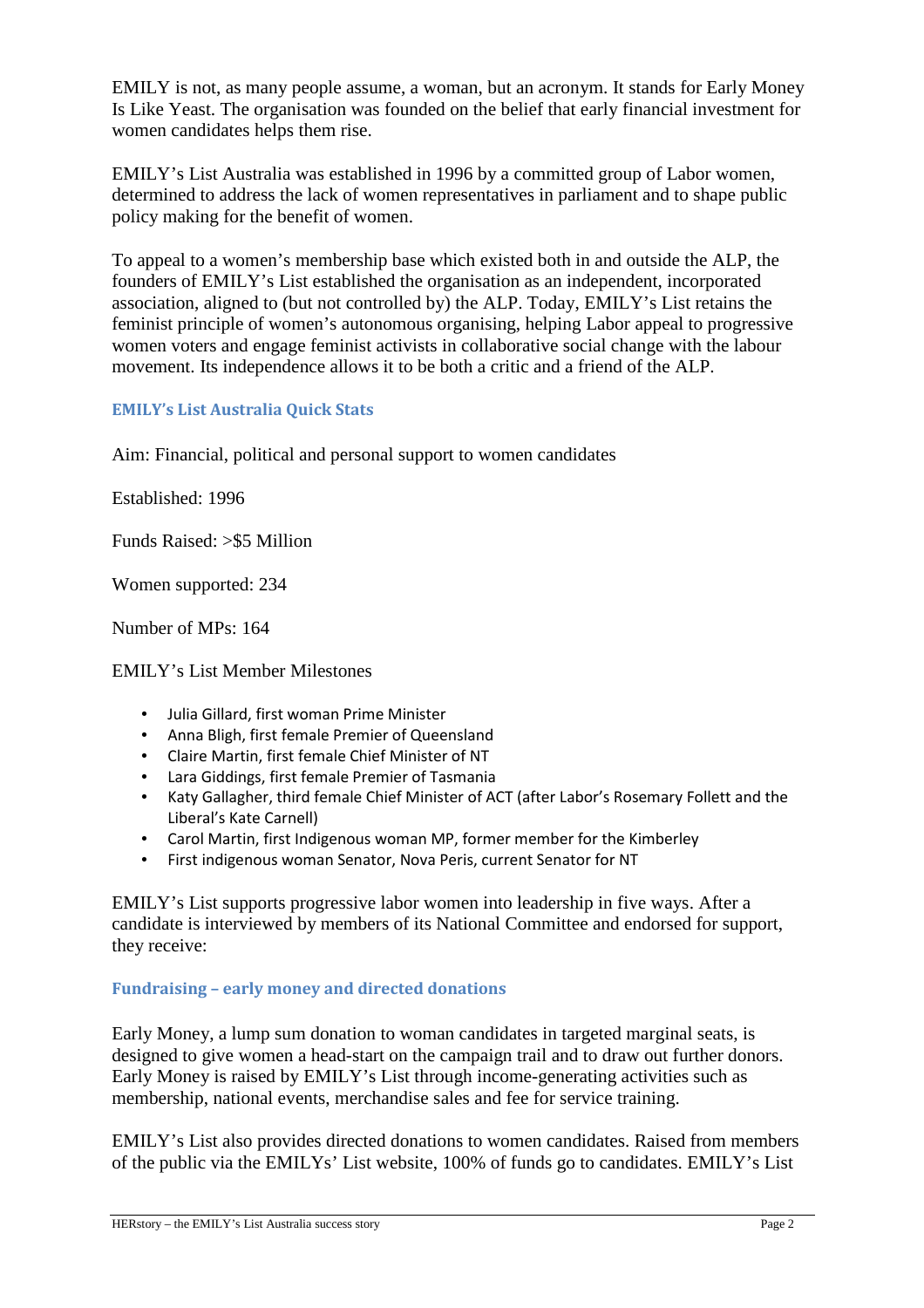Australia is the only Australian political organisation enabling voters to donate directly online to candidates of their choosing.

# **Training**

EMILY's List provides emerging women leaders with training on skills needed to win election campaigns. The Gender Advantage: EMILY's List Campaign School includes courses in gender-based campaigning and research, fundraising, public speaking and working with traditional and social media.

## **Mentoring**

All EMILY's List endorsed candidates are matched with mentors – an experienced current or former woman MP, unionist or community campaigner – to provide advice and support during election campaigns. Practical and personal support on the campaign trail is highly valued by EMILY's List candidates and fosters connections between geographically and generationally dispersed women leaders.

# **Gender-based campaign support**

EMILY's List links women volunteers to candidates who need assistance with traditional election campaign activities, such as letterboxing, door-knocking and polling day leafleting. In addition, it produces its own campaign material with a gender lens to assist women candidates' capacity to win the women's vote for Labor.

EMILY's List's campaign support includes regular email, phone and personal contact with candidates during the campaign. It continues to provide support to candidates – including those who are unsuccessful – long after elections end, providing women with messages and gifts of appreciation for their hard work.

## **Gender gap research**

EMILY's List also undertakes privately funded polling of swinging women voters in marginal seats to identify the gender gap between female and male voting patterns and policy preferences. This qualitative research is designed to draw out issues important to women by conducting polling in single gender rather than mixed groups.

EMILY's List research applies rigorous analysis of data findings, cross-referencing ideas obtained from constituents with Labor philosophy and cutting edge linguistic and marketing techniques, to develop policy and campaigning recommendations for the ALP. Long-time federal MP and EMILY's List foundation member Jenny Macklin said that "the quality of Gender Gap Research commissioned by EMILY's List was invaluable in helping shape Labor's campaigns to meet the needs of women".33

EMILY's List's expertise in gender based candidate support and campaigning had its beginning long before the organisation was established.

# **EMILY's List Australia – A long conception: 1975–1996**

Sara Dowse, appointed by Prime Minister Gough Whitlam as inaugural head of Women's Affairs, observed that "the 1970s could be characterized as a decade when feminists…crept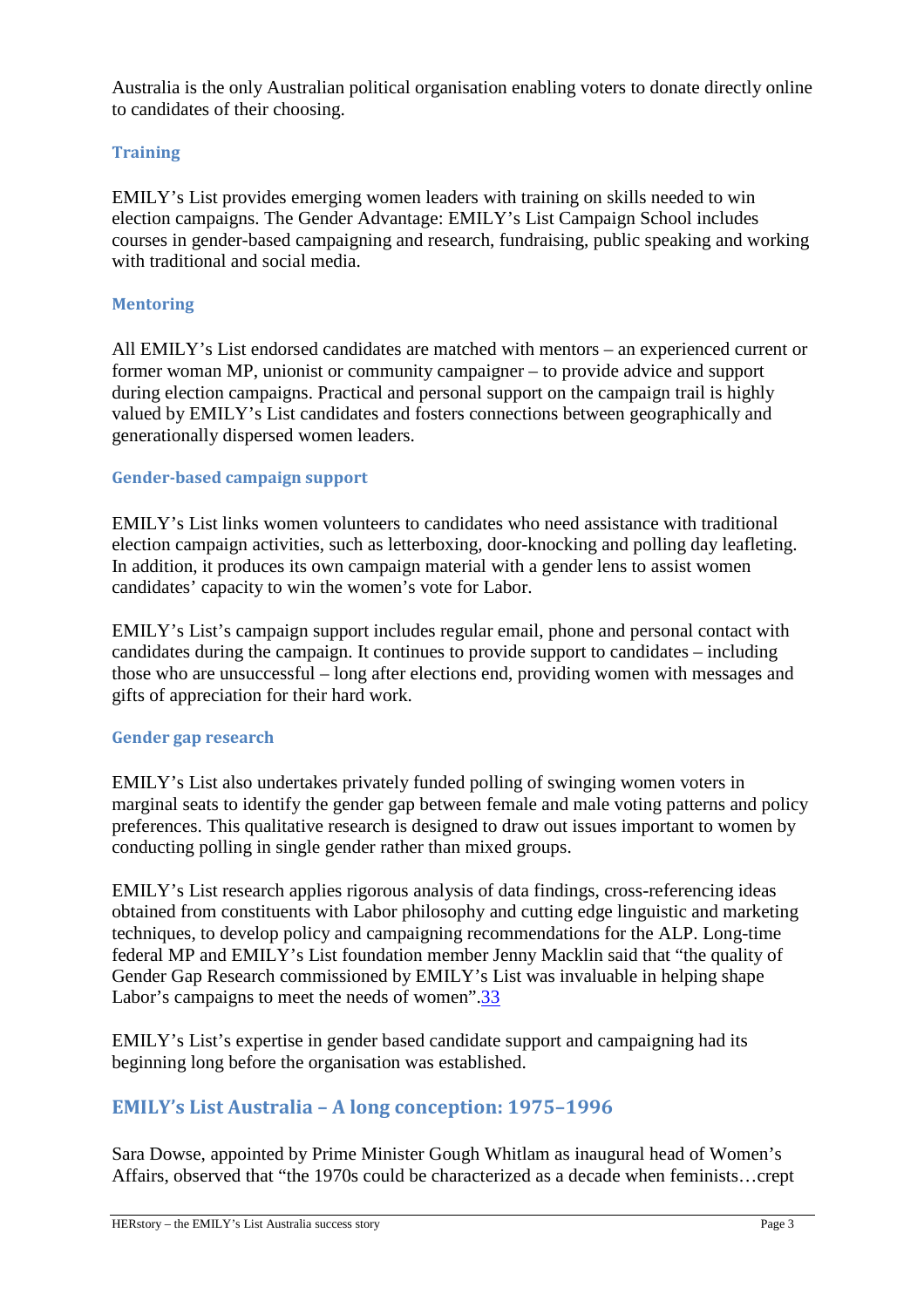into just about every institution you could think of, with the express intention of turning it inside out. The Labor Party wasn't exempt from this".34

For Labor women who had been instrumental in Whitlam's election win three years earlier, 1975 was a watershed year. The loss of a labor leader supportive of women's issues, in the International Year of the Woman, had a galvanizing effect on feminists within the party.

When the ALP analysed the 1977 federal election defeat, Labor Senator Susan Ryan, a former member of the Women's Electoral Lobby, carried out research into the gender gap in political party voting preferences. Ryan reported on the women's vote trending towards conservatives until 1972, convincing her male colleagues that winning the women's vote was critical to Labor's future electoral success. A committee was established by the party, led by Fran Bladel and Ann Forward, to review how affirmative action strategies could be adopted within the party to increase women's participation.35

Although Labor women had been organising at local and state levels for many years, often their activities were focused on supporting Labor men, rather than focusing a gender lens on the political debate.

The inaugural National Labor Women's Conference in 1981 changed that; giving Labor women the opportunity for the first time to reflect on national political issues and to build relationships across the country to advance gender reform. It was no accident that within months of that conference, an affirmative action model for internal party committees – a 25% gender quota – was adopted by the ALP.

While this strategy increased female involvement in party committees, it did not solve the problem of getting more women into parliament.36 Cheryl Davenport, one of a handful of women parliamentarians elected in the 1980s reflected on the grim nature of politics for women; of struggling to overcome derisory comments about their participation and marginalisation of the gender based policy issues they championed.37

By the 1990s, an important shift in gender relations was occurring within the ALP. Dr Carmen Lawrence took over as WA Premier and Joan Kirner became Victorian Premier. Lawrence and Kirner's rise to leadership was groundbreaking, even if it did come at the complicated end of labor governments struggling to handle a changing economic landscape. Marian Sawer has argued that both women were sent to clean up the mess made by their male counterparts, a form of "housekeeping the state".38 Others have said that they had a "brief to heal the scars and divisions created by the perception of financial mismanagement".39

Despite Kirner and Lawrence's best efforts, the political pendulum, that had seen Labor dominate the 1980s, swung against them, thrusting them both out of office at the peak of their political power. Delivering the 1993 William McKell lecture, shortly after her ousting, Joan Kirner reflected on the role of women in politics at the time:

"our national parliament is overwhelmingly male, the voice of government is still a male voice, women remain governed rather than participate in government, women are legislated rather than legislators".40

In 1994, Australian Parliamentary Library research confirmed the parlous state of women's participation in political life. It showed in raw numbers that, after almost a century of suffrage, women's participation in many houses was barely over single digits.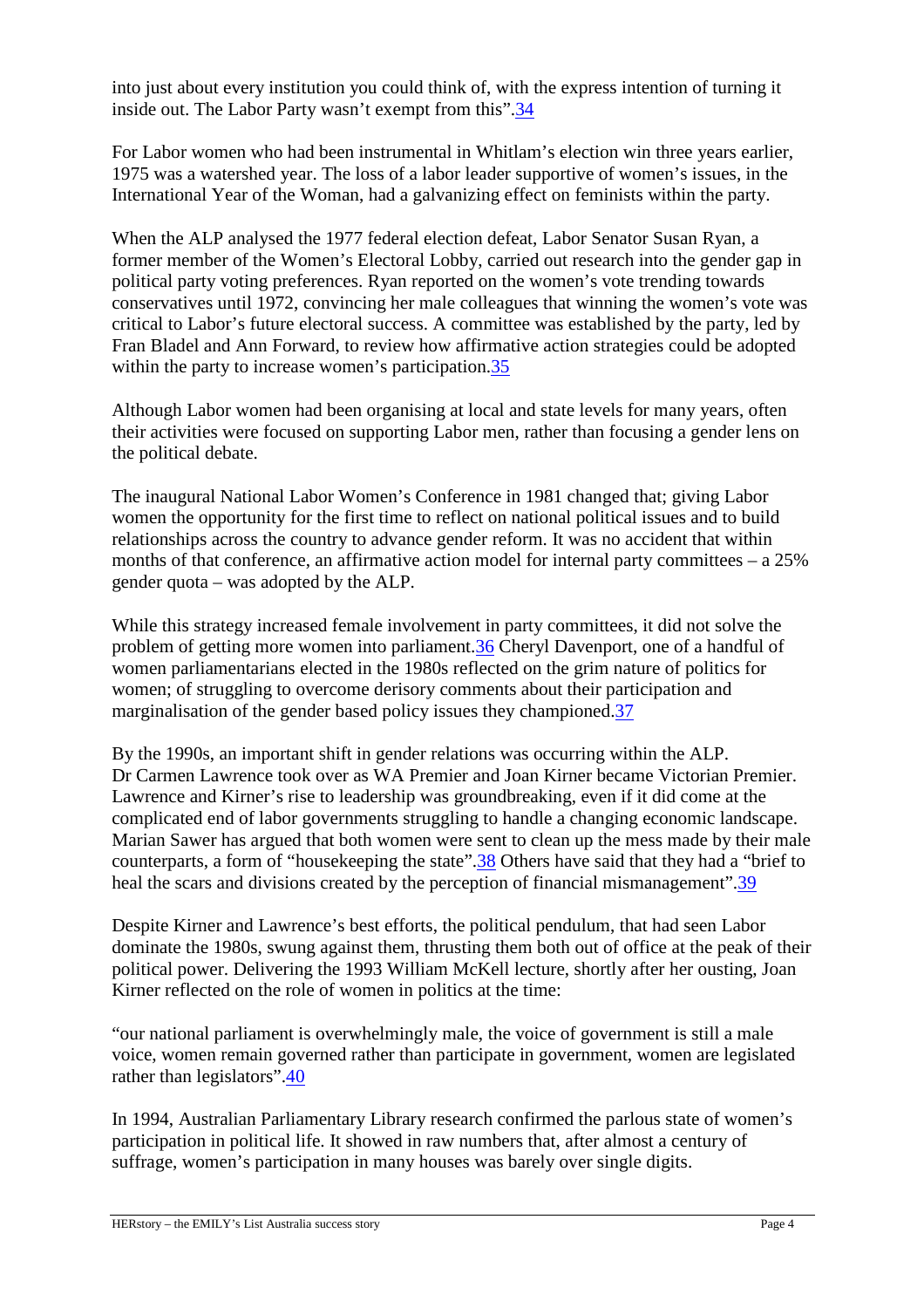1. Composition of Australian Parliaments by Party and Gender 41

Neither Kirner, nor Lawrence, having reached the pinnacles of leadership in Australia, were prepared to let women's participation languish in this way.

Together, with a team of current and former Labor women, including Meredith Burgmann, Jan Burnswoods, Kay Setches, Cheryl Davenport, Judy Spence, Carolyn Pickles, Sue Mackay and Fran Bladel, they joined emerging labor women leaders Julia Gillard, (then a young labor lawyer), trade unionist Helen Creed, assistant ALP national secretary Candy Broad and community advocate Leonie Morgan, to set about making structural change within the ALP to support women politicians.

In 1993, Labor women hosted the Women, Power & the 21st Century conference in Melbourne, bringing together women from across the political spectrum. Here they examined quota systems in Germany, Scandinavia and Canada, as well as the benefits of reserving seats for women-only ballots (a strategy later adopted by the British Labor Party).

The work of the Labor sisterhood during 1992–1993 was aided by the support of a number of influential men in the ALP. Opening the Women in Politics conference, Prime Minister Paul Keating said:

"It is less that women have a right to be there than we have a need for them to be there. It is less an argument for women than an argument for the country".42

ALP National Secretary, Bob Hogg, went further to articulate his view that party reform would be needed to ensure women were included in decision-making:

"You can intellectualise prejudices away; it is much more difficult to put them aside in practice, as attitudes are deeply ingrained. We must ensure in a structural sense that the conditions are created which make political activity accessible to women."43

With high profile support emerging for a gender quota – a mandatory target for the pre-selection of women in winnable seats – labor feminists commenced a strategic campaign to change the national ALP Platform and Constitution to embed structural mechanisms to overcome gender disadvantage. The Half by 2000 campaign was commenced, focusing on 50/50 gender equity in labor parliamentary causes by the new millennium.

Although Labor women were not able to lock in this aim for gender parity, the 1994 ALP national conference ushered in the party's first affirmative action rule for parliamentary seats, setting a 35% mandatory gender quota in all state/territory and federal election pre-selections for winnable seats.

Labor women had won the debate within the party rank and file, but still faced pushback from powerful men within the labor movement. Barry Cohen, writer and former Labor MP, expressed the sentiments of many:

"Do those promoting women expect that male members and senators would fall on their swords to make way for anyone male or female? Did they believe that aspiring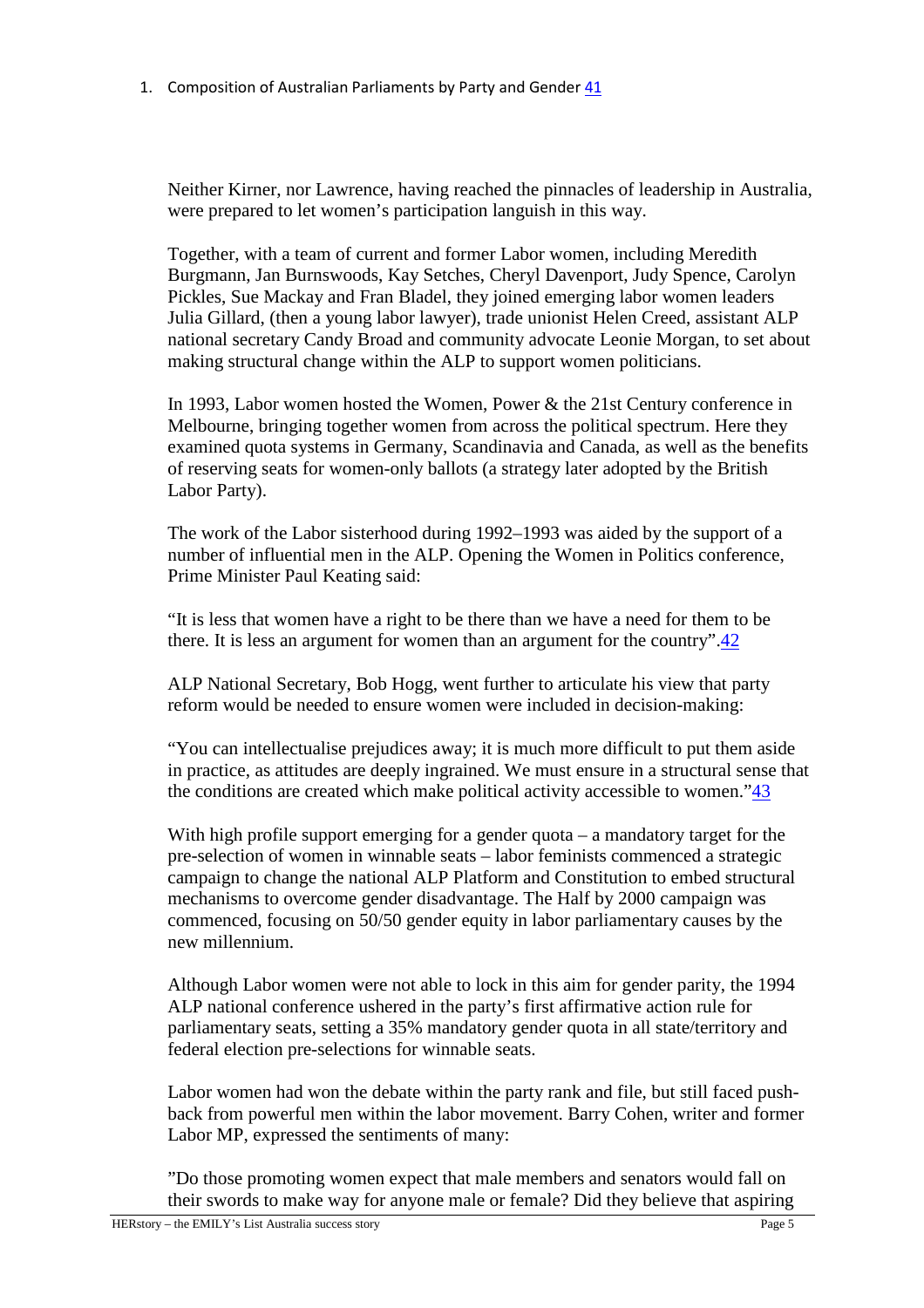MPs would suddenly surrender their ambitions for the feminist cause, or that left or right wing ideologues would vote for an opposing faction's candidate? If so, they are living in fantasy land."44

With factional faceless men still campaigning to undermine women's representation in the party, the 1995 pre-selection round for federal seats saw women's numbers slide instead of grow, despite the gender quota. Adding insult to injury for Labor women, the Howard election landslide in 1996, saw 16 new conservative women surge into Federal Parliament.

The 1996 election result caused Labor women's campaigning to increase in urgency. It was obvious that the introduction of a gender quota needed to be supported by cultural change: something more had to be done for and by Labor women.

#### **EMILY's List USA**

Several Labor women, particularly long-term Labor community and women's campaigner, Leonie Morgan, had witnessed the excellent work of EMILY's List USA, a mass-membership based network of women, functioning to assist the election of pro-choice Democrat women to Congress, the Senate and state governorships. EMILY's List USA's focus was to elect women to advance a pro-choice reproductive rights agenda and to protect recent gains made in the landmark Supreme Court case Roe v Wade. EMILY's List's advocacy has resulted in a record number of women serving in the United States Congress.

Kirner, Lawrence and the team of Labor women began adapting the EMILY's List USA model to the Australian context, differentiating itself from its US counterpart by requiring women candidates seeking endorsement to pledge advocacy, not just to reproductive choice, but to equity, diversity, equal pay and childcare.

# **The birth of EMILY's List in Australia: 1996**

Initially, labor women presented the idea of EMILY's List Australia to the Labor national executive, which insisted on nominating the board and controlling distribution of funds to candidates. This was unacceptable to the founders of EMILY's List, who believed women should control their own finances and organisations.

Going their own way, EMILY's List's founders engaged Julia Gillard, with the assistance of Tony Lang, a fellow Slater and Gordon lawyer, to draw up its constitution. EMILY's List was to be founded on feminist collectivism, but structurally it would operate with formal decision making powers, overseen by a national committee of feminist volunteers. Instead of chairpeople, the role of coconvenors was created. And, in recognition of the enormity of the task of running the organisation, this role was to be job-shared role, a convention which continues to this day.

At the same time, a fundraising drive to secure a small group of foundation members – each giving \$1000 to establish the organisation – gave EMILY's List its initial capital reserve.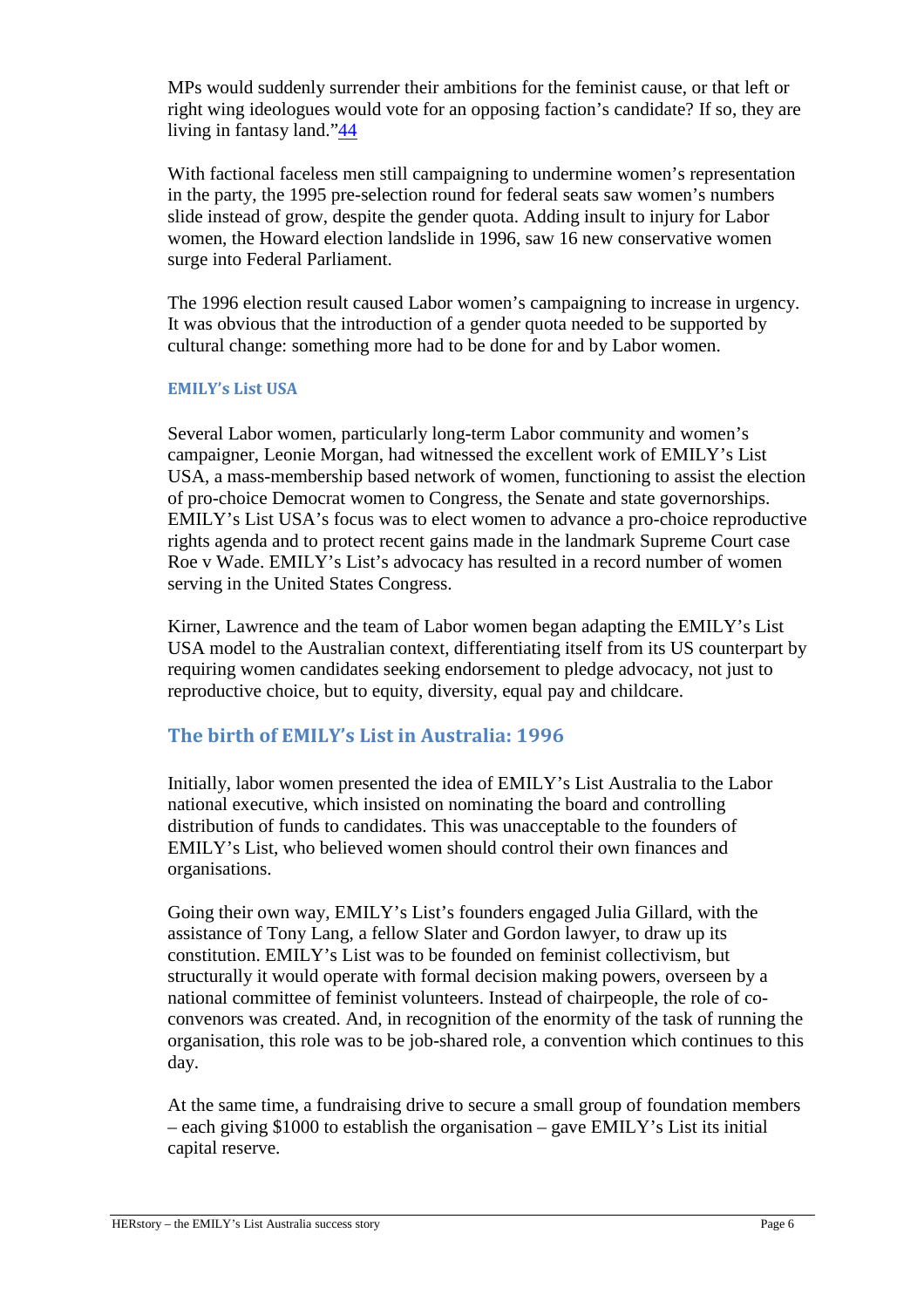EMILY's List Australia was launched at Parliament House in Canberra on 11 November 1996, 21 years after the dismissal of the Whitlam Labor Government.

# **Infancy and early childhood: 1997–2001**

Former Victorian Premier Joan Kirner and WA unionist Helen Creed were the inaugural national co-convenors of EMILY's List, with Joan acting as CEO on a pro bono basis. WA MP Cheryl Davenport took over from Helen in 2000.

The first four years of EMILY's List existence in Australia were focused on developing the core support structures that women would need to get elected while, at the same time, attempting to provide the foundations for individual women parliamentarians to succeed.

During this time, EMILY's List supported the election of 38 new progressive women to state, territory and federal parliaments and distributed some \$250,000 to candidate campaigns. In December 1998, the organisation set up its first national office and, in March 2001, welcomed its 2000th member. Volunteer EMILY's List Action Groups were established to coordinate activities in each state and territory.

The 1998 federal election, narrowly lost by Labor, saw a new generation of women enter parliament. Amongst them were EMILY's List endorsed women who would go on to have considerable influence in parliaments to come, including Julia Gillard, Michelle O'Byrne and Tanya Plibersek.

As the number of women seeking endorsement from EMILY's List grew, pressure began to build on the organisation to raise funds. Denied tax deductibility status because of its political nature, the organisation relied on membership fees, a national events calendar and a bequests program for funds. EMILY's List was one of the earliest examples of a crowd-funded organisation, predating non-political party organisations such as GetUp!.

# **The Tween Years: 2002–2006**

With the first steps taken towards a stable fundraising source, EMILY's List began focusing on deepening its political influence. It began playing an important role within the labor movement, acting as watchdog over the party's compliance with the affirmative action rule.

## **Lifting the Target**

As 2002 neared and the phased in timeline for meeting the 35% target approached, the EMILY's List leadership decided to mount a Lift the Target campaign, promoting a rule change to 50/50 representation of women and men. Months of organizing went into the campaign to influence the 2002 National Labor Conference, with feminist cartoonist Judy Horacek retained to design t-shirts, stickers and badges. Part of the direct action campaign included a brass band marching through the conference hall.

Again, EMILY's List Australia fell short of gender parity, but once more the target was lifted and a new affirmative action rule adopted  $-40/40/20$  by 2012. The new rule made mandatory pre-selection of both women and men candidates in 40% of winnable seats; leaving a further 20% of seats available to either gender.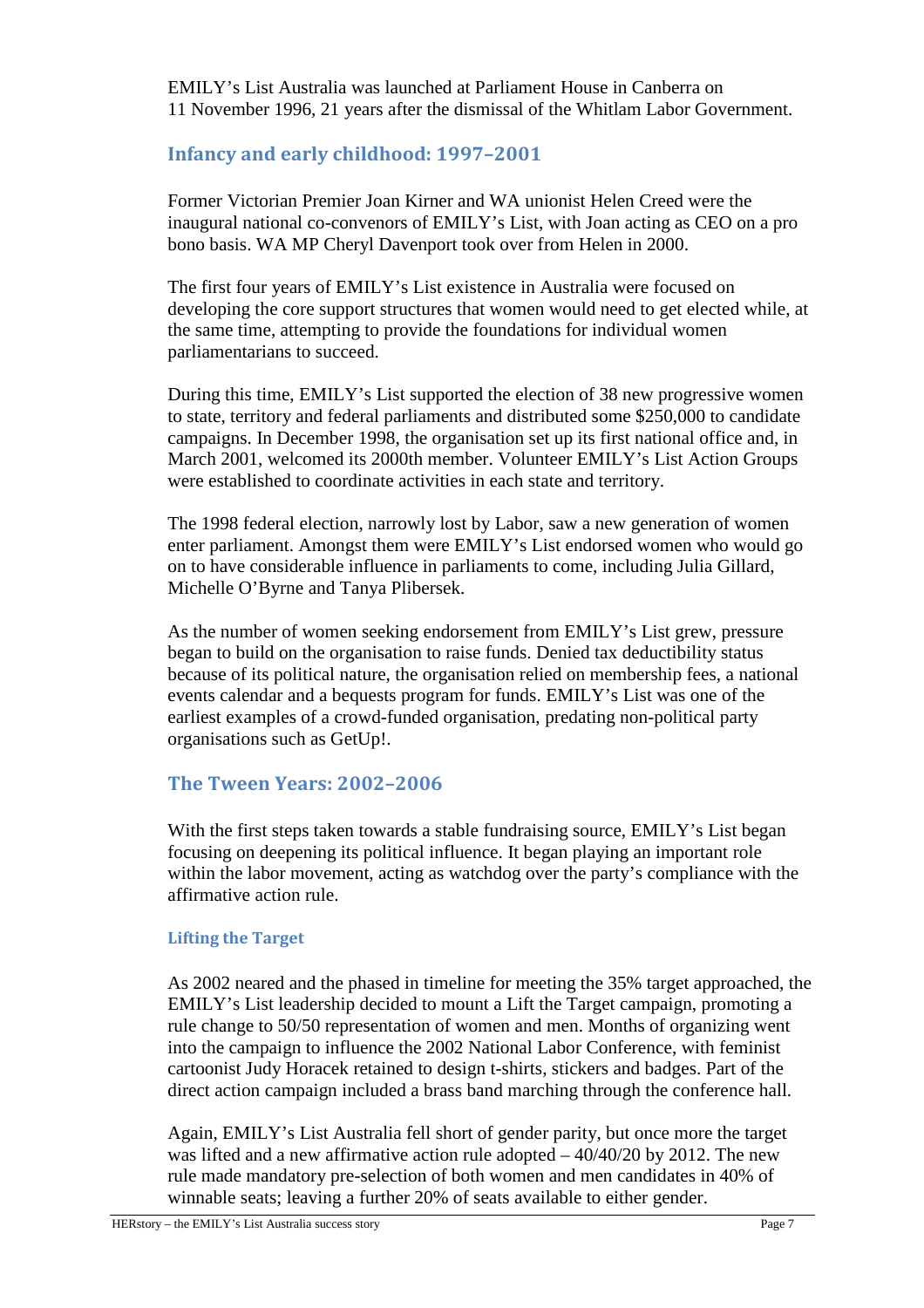By 2004, EMILY's List Australia had fundraised over \$500,000 and helped elect 123 Labor women to parliaments across the country. Kirner, having worked for the organisation without pay for eight years, stepped down as CEO and the organisation employed its first paid chief executive, Viv Waller. In 2004/5, Joan and Cheryl Davenport handed the co-convenor baton to Michelle O'Byrne and Senator Claire Moore. Both O'Byrne and Moore would go on to contribute significant policy reforms to protect the reproductive freedom of Australian women, no doubt inspired by their time at the helm of EMILY's List.45

## **A partnership for equity with indigenous women**

At this time, EMILY's List took on another challenge – to address the systemic disadvantage of aboriginal women. Carol Martin, Australia's first indigenous woman MP, who had been supported by EMILY's List in her successful bid for the WA seat of Kimberley, challenged the organisation to partner in a project to address poverty in, and lack of representation of, indigenous communities. In response to her call for support from the non-indigenous sisterhood, a working group was set up to explore strategies for getting indigenous women elected to parliament.

On 1 September 1 2003, the Partnership for Equity Network (PEN) was launched in the Northern Territory, with Senator Trish Crossin leading much of the advocacy. Shortly thereafter, Linda Burney, a Wiradjuri woman, was elected to the NSW Legislative Assembly. Now NSW Deputy Opposition Leader, Burney said in her inaugural speech:

I want to mention EMILY's List. EMILY has linked up Labor women in this place before we even came in. They taught me the value of "we" and "us", not "I" and "me". There are not enough women in our Parliament in any of the parties. Affirmative action is everyone's business. All I can say is the girls are in town, and there are plenty more where we come from.46

PEN evolved into a partnership between EMILY's List, Koori Women Mean Business, the Victorian Local Government Association and YWCA Victoria. Sisters Doing it for Themselves, empowered indigenous women to lead through the production of a "how to" guide for indigenous women's political participation,47 a training program and a speed-date mentoring event to bring emerging indigenous women leaders together with current women leaders in the political, community and business sectors.

In 2005, Claire Martin, an EMILY's List endorsed MP and the first female Northern Territory Chief Minister, led Labor to a convincing second term in government, with the highest number of women (seven) in the history of the NT Labor caucus. That three of them were indigenous – Malarndirri (Barbara) McCarthy, Alison Anderson and Marion Scrymgour – was astounding. Joan Kirner said at the time:

It creates another record, this election. It's the most women in the Northern Territory Parliament, I believe. It will be a third of the Labor caucus, and hopefully that means another woman minister. And it means we now have six Indigenous women, all supported by EMILY's List, in parliaments across Australia, and five years ago, there were none. Three of those are in the Territory.48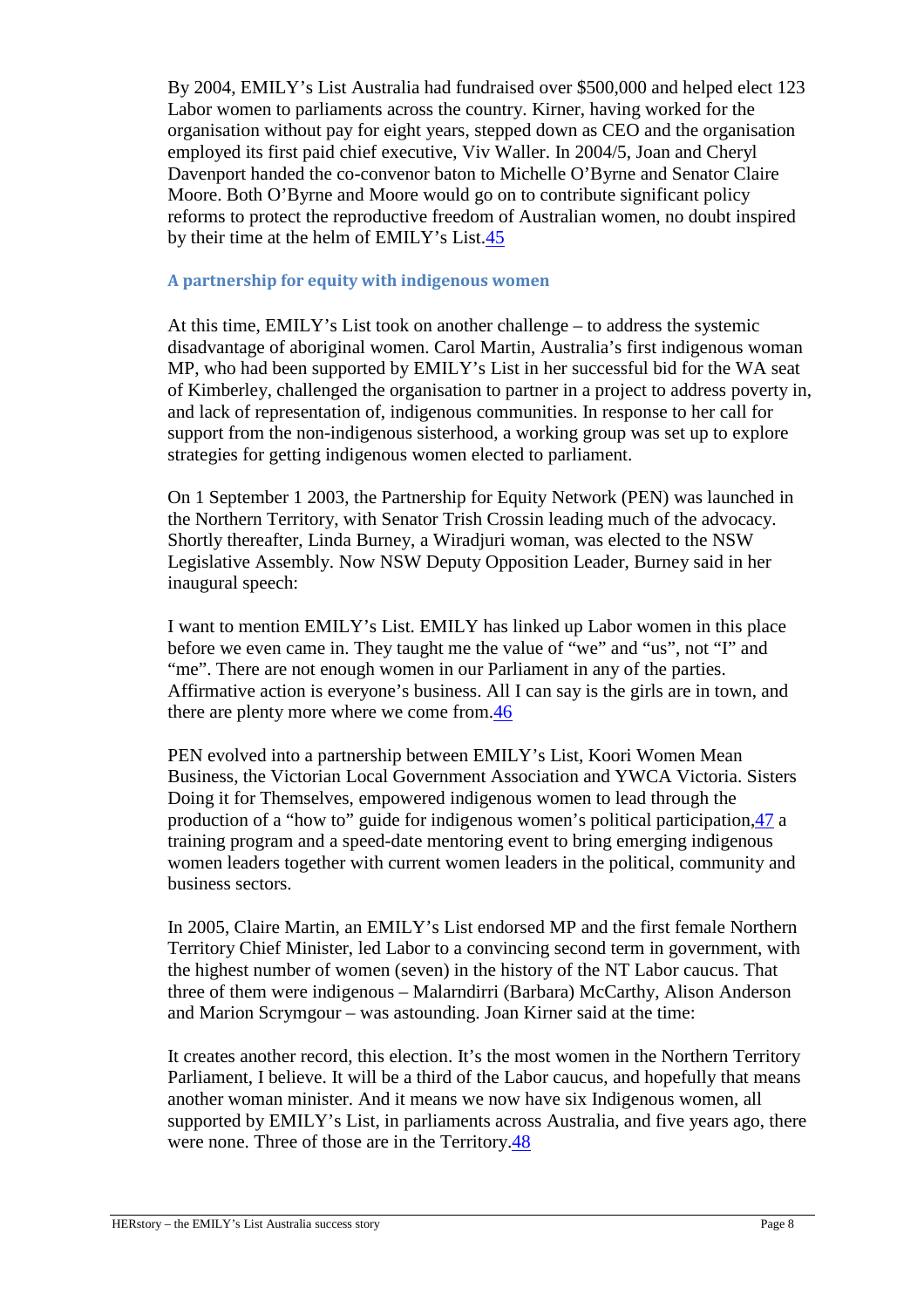#### **Labor pains**

Despite gains in women's representation throughout 2002–2006, including the rise of EMILY's List endorsed MP Jenny Macklin to Deputy Opposition Leader, Labor continued to lose elections.

Margo Kingston, reflecting on the bruising defeats of the early millennium for Labor, offered a potential tonic:

When Labor believes it can't win, then it sometimes elects a woman to cushion the loss. Joan Kirner in Victoria and Carmen Lawrence in Western Australia spring to mind. They go for a softer, more inclusive, more team focused, less ego-driven style of leadership. You could see it as nurturing a grieving family. And you never know, maybe the public is ready for that, after the brutal, bruising, cynical, divisive, destructive, insensitive politics of John Howard over the last few years.

So I suggest Jenny Macklin, Julia Gillard or Carmen Lawrence for Labor leader. What do you think?49

But Labor could not elect all three talented women as leaders.

#### **Women vs women**

For the first time, the EMILY's List sisterhood faced the prospect of women within in its own network being in direct competition with each other.

These tensions came to a head when Julia Gillard took on the role of Opposition Immigration spokesperson, supporting mandatory detention of asylum seekers in the wake of Labor's loss during the 2001 Tampa election. This caused Carmen Lawrence, previously an EMILY's List ally, to speak out against the policy publicly and, later, to resign from the Opposition frontbench and then the parliament.

And, in December 2006, a unity ticket of Kevin Rudd and Julia Gillard challenged Kim Beazley and Jenny Macklin for the leadership and won.

Although Gillard, Lawrence and Macklin remained respectful of each other's contribution and ambition, EMILY's List's success story in getting women into parliament had, ironically, created a competitive environment between women.

The Rudd-Gillard alliance would go on to finally defeat the Howard Government, with Gillard, as Deputy Opposition Leader responsible for employment, industrial relations and social inclusion portfolios, playing an instrumental role in the change of government.

# **Teen Angst – the rise of Julia Gillard: 2007–2013**

The teen years of an organisation, like those of an individual, are often fraught with angst and confusion. The rise of Gillard on the federal sphere paralleled EMILY's List's challenge as it attempted to transition from infancy to adulthood.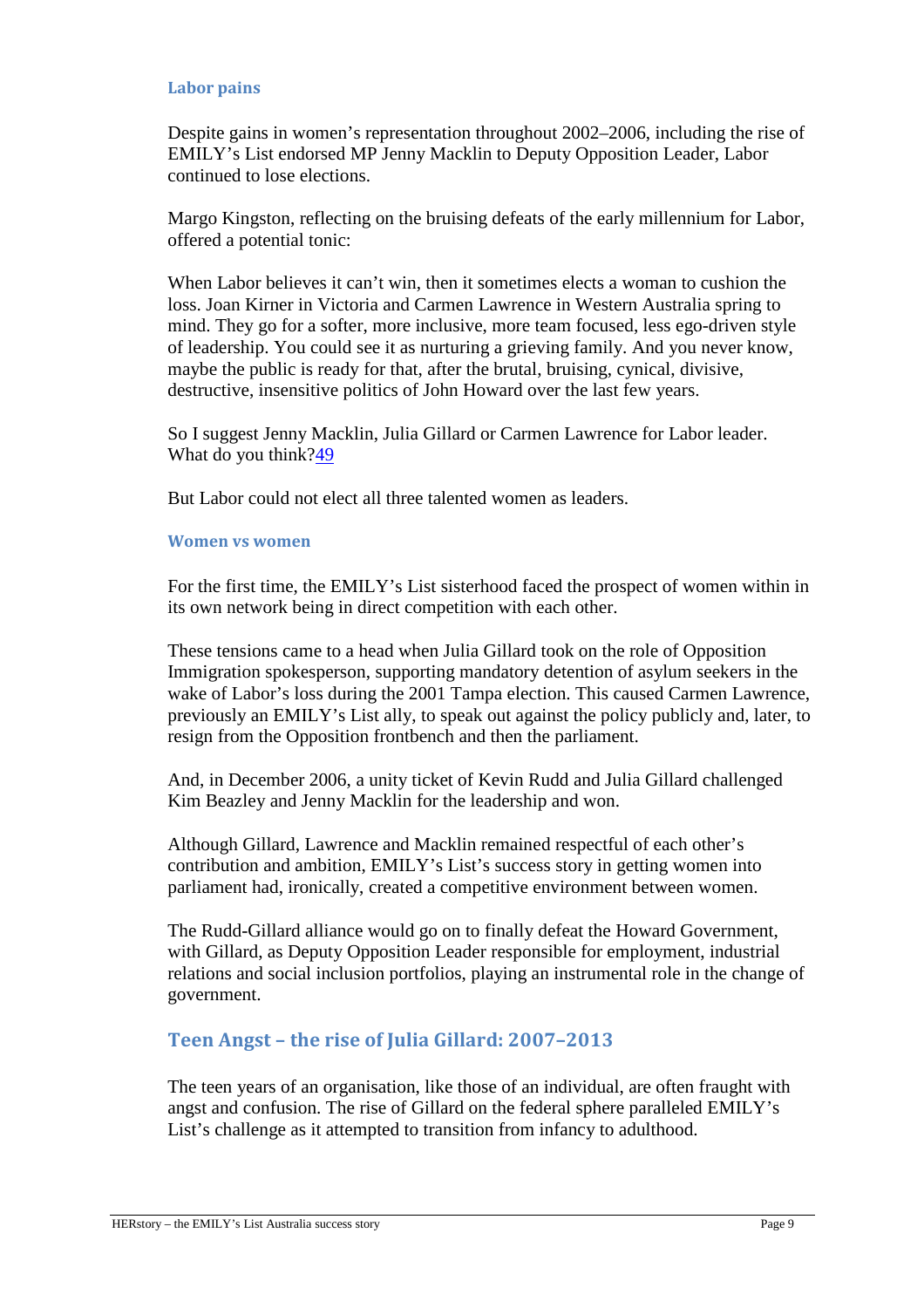#### **A critical mass makes an impact**

Along with Gillard, several Labor women took on powerful roles within Government. Jenny Macklin assumed responsibility for Families, Community Services, Housing and Indigenous Affairs; Penny Wong became Minister responsible for Climate Change and Nicola Roxon became responsible for Health and Ageing.

This critical mass of labor women began delivering a raft of gender reforms, including equal pay for community sector workers; disability funding; significant increases to pensions and tax benefits for part-time working women; inclusion of abortion medication RU486 on the pharmaceutical benefits scheme; a national plan to protect women and children from violence, and systematic investment in indigenous housing, education, health and employment.50

But no reform was more important to women than the establishment of a paid parental leave scheme. Throughout years of labor opposition, women in the trade union movement, particularly long term EMILY's List member and ACTU President Sharan Burrow, had campaigned for a paid parental leave scheme to support working parents.

The Coalition's response to paid parental leave in office, even when confronted with statistics by women in their own ranks, was to dismiss it. As Workplace Relations Minister, Tony Abbott famously said the policy would be brought in "over his government's dead body".51

The role progressive labor women ultimately had on the enactment of this legislation was not lost on Abbott. Criticising Labor's paid parental leave plan as an example of the ALP's capture by feminists, he accused EMILY's List of being "arguably the ALP's biggest faction".52

## **Supporting Julia Gillard PM – gender based campaigning**

Midway through the first term of the Labor Government, EMILY's List hired a new National Coordinator, Tanja Kovac, to work alongside Co-convenors Hutch Hussein and Senator Claire Moore. It was Kovac's view that Gillard was next in line to lead the Labor Party and that the organisation needed to prepare itself for the likelihood of her future election. The prospect of a Labor woman leader was discussed for the first time formally at the organisation's 2010 strategic planning weekend. Ironically, five days later, on 24 June 2010, Julia Gillard replaced Kevin Rudd as Labor leader.

Like much of the nation, EMILY's List was not sufficiently prepared for her rise to power.

Despite this, EMILY's List's leadership immediately wrote to ALP National Secretary, Karl Bitar, requesting a Julia10 campaign be initiated, recognising the historic significance of electing the first Labor female prime minister. The letter records:

EMILY's List Australia has fielded hundreds of media enquiries, emails, online commentary on Facebook and other social networking sites from women who are excited about Australia's First Woman Prime Minister.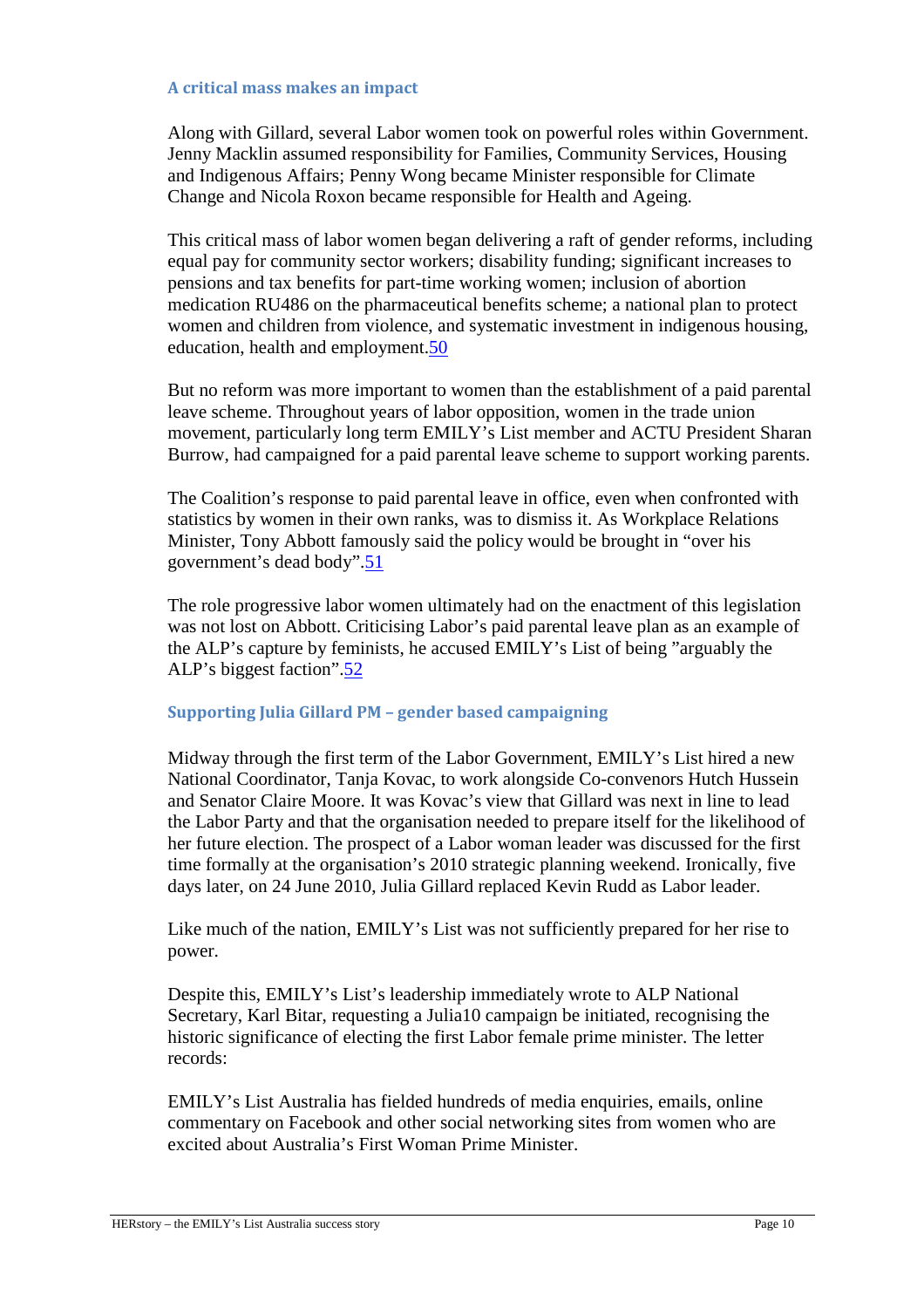We believe there is an urgent need for promotional material celebrating her and tapping into the goodwill many women feel towards her rise to the leadership. Like all marketing opportunities, it is important to react quickly.53

EMILY's List believed that the campaign was important for framing Gillard's sudden rise to the leadership and to establish a gender lens in the campaign to capitalise on long term polling trends showing that women preferred Labor over the Coalition, especially with Tony Abbott at the helm.

At this time, EMILY's List began applying the work of cognitive linguist, Professor George Lakoff, whose book Don't Think of an Elephant had revolutionised progressive politics in the United States and deeply impacted Barack Obama's campaign for presidency. Lakoff's theory that the progressive vision is gendered feminine, while the conservative vision is gendered masculine resonated for obvious reasons with the EMILY's List leadership. The organisation's proposed campaign in support of Gillard during 2010 was underpinned by the belief that bringing feminised qualities and politics to the centre, rather than the margins, of politics would win votes for Labor.

Regrettably, requests for a gender based campaign went unheeded and neither EMILY's List nor the National Labor Women's Network played a part in election strategising for the ALP. Consequently, no campaign material was produced by the ALP promoting the historical significance of Gillard's gender or aimed at galvanizing the women's vote in her favour.

In the end, it was left to EMILY's List Australia to undertake the bulk of genderbased campaigning for Julia Gillard's prime ministership, with EMILY's List members and donors paying for and producing campaign material and merchandise to celebrate Gillard, including:

- o Let's Make History campaign merchandise featuring twenty-six black and white photographs of male Prime Ministers, juxtaposed to a colour photo of Julia Gillard. The popular design was repeated on stickers, t-shirts and tea towels (Fig.1)
- o The RedHead Power Julia 4 PM campaign, aligning Gillard's flaming red hair, to another Australian ginger icon, the redhead on Bryant and May matches (Fig.2)
- o A marginal seat leaflet comparing Tony Abbott's chauvinism and faith-based conservatism to Julia Gillard's progressive values. (Fig.3) To support this campaign, a sticker was also produced calling on women to `Torpedo the Speedo', a mock reference to the Member for Warringah's penchant for photographs in his bathers. (Fig. 4)
- 4. Children brought into the parliamentary chambers

| Date:    | Name:                         | Child's<br>age | Parliamentary<br>business | Comments:                                                                                                               |
|----------|-------------------------------|----------------|---------------------------|-------------------------------------------------------------------------------------------------------------------------|
| 1995     | Senator<br>Jacinta<br>Collins |                | New born Unknown          | The Senator and President<br>reached an understanding<br>that the child could share her<br>seat in an emergency. $[45]$ |
| Pre-2001 | Anna<br><b>Burke</b>          | Under<br>three | <b>Divisions</b>          | Brought child into the<br>chamber on two occasions<br>but received a note from the<br>Speaker indicating that other     |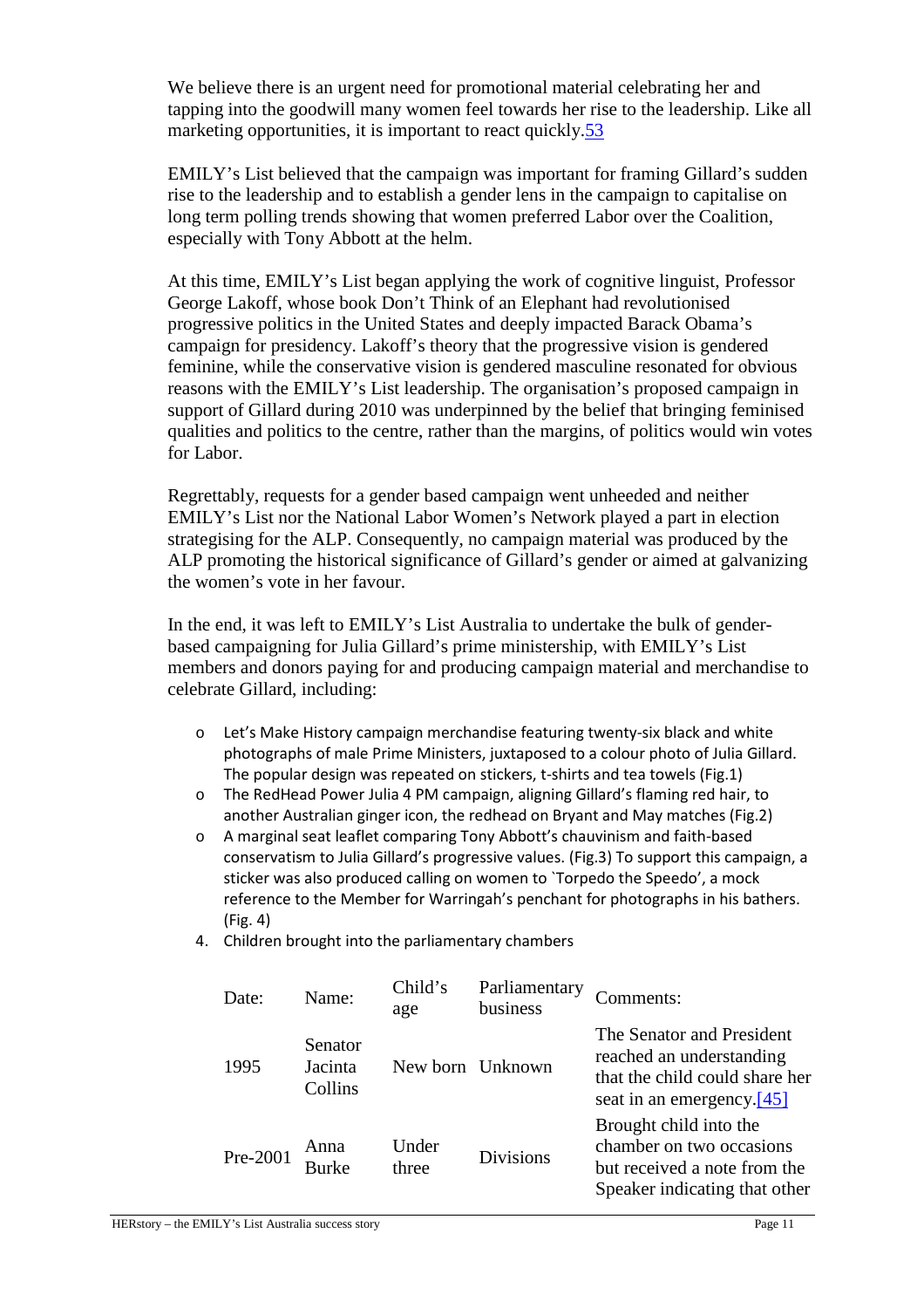| Date:           | Name:                                         | Child's<br>age            | Parliamentary<br>business | Comments:                                                                                                                      |
|-----------------|-----------------------------------------------|---------------------------|---------------------------|--------------------------------------------------------------------------------------------------------------------------------|
|                 |                                               |                           |                           | members had not<br>approved. <sup>[46]</sup>                                                                                   |
| 7 Feb<br>2001   | Mark<br>Latham                                | Three<br>months           | <b>Divisions</b>          | The baby attended two<br>divisions when Latham was<br>without a child minder. $[47]$<br>The Speaker made no ruling<br>on this. |
| 27 June<br>2002 | Senator<br>Winston<br>Crane                   |                           | Unknown Valedictory       | The Senator delivered his<br>valedictory speech with his<br>young daughter beside<br>him.[48]                                  |
| Unknown         | Senator<br>Natasha<br><b>Stott</b><br>Despoja | Unknown Unknown           |                           | Reported to have brought<br>baby into the chamber a<br>number of times without<br>incident. $[49]$                             |
| 2004            | Michelle<br>O Byrne                           | About 1<br>and 3<br>years | <b>Divisions</b>          | It was reported that the<br>Speaker was supportive.[50]                                                                        |
| 18 June<br>2009 | Senator<br>Sarah<br>Hanson-<br>Young          | 2 years                   | Division                  | President ruled that the child<br>be removed.                                                                                  |
| 2009            | Catherine<br>King                             | One year                  | Late night<br>sittings    | Brought son into the<br>chamber on at least six<br>occasions in $2009$ . [51]                                                  |

- 5. One of the first acts of the new Labor Government in 2008 (Albanese 2008, p.152) was to put a motion allowing a proxy vote for women MPs who were breast-feeding. The Senate has not followed this decision, but the Procedure Committee report of August 2009 acknowledges that, following changes in 2003, Standing Order No 175 does not apply to breast-feeding mothers (Commonwealth of Australia Senate Procedure Committee 2009). There had been a House of Representatives committee recommendation to allow proxy voting after Victorian MLA Kirstie Marshall was told not to breastfeed in the Assembly, in 2003. The slow implementation of this was matched only by the arcane tone of much of the discussion. According to Dr Rodrigues' research paper (2009), no data is kept on the use of these provisions and, to my knowledge, they have never been used.
- 6. There are, of courses, long-standing rules prohibiting "strangers" from the floor of any Australian parliament, except by invitation. These are based on UK traditions and were originally designed to prevent disruption of proceedings or intimidation of MPs; but a solitary infant or toddler? (Parliament of Great Britain).
- 7. Even though the term "strangers" has been replaced with "visitors" in the standing orders of both Houses, "strangers" is still the preferred term used in conversation and debate by most members. This not only acknowledges the history of the Westminster system and celebrates the "otherness" of parliament; it also represents the world-view of many MPs: infants and toddlers do not have a place in Parliament and MPs with young children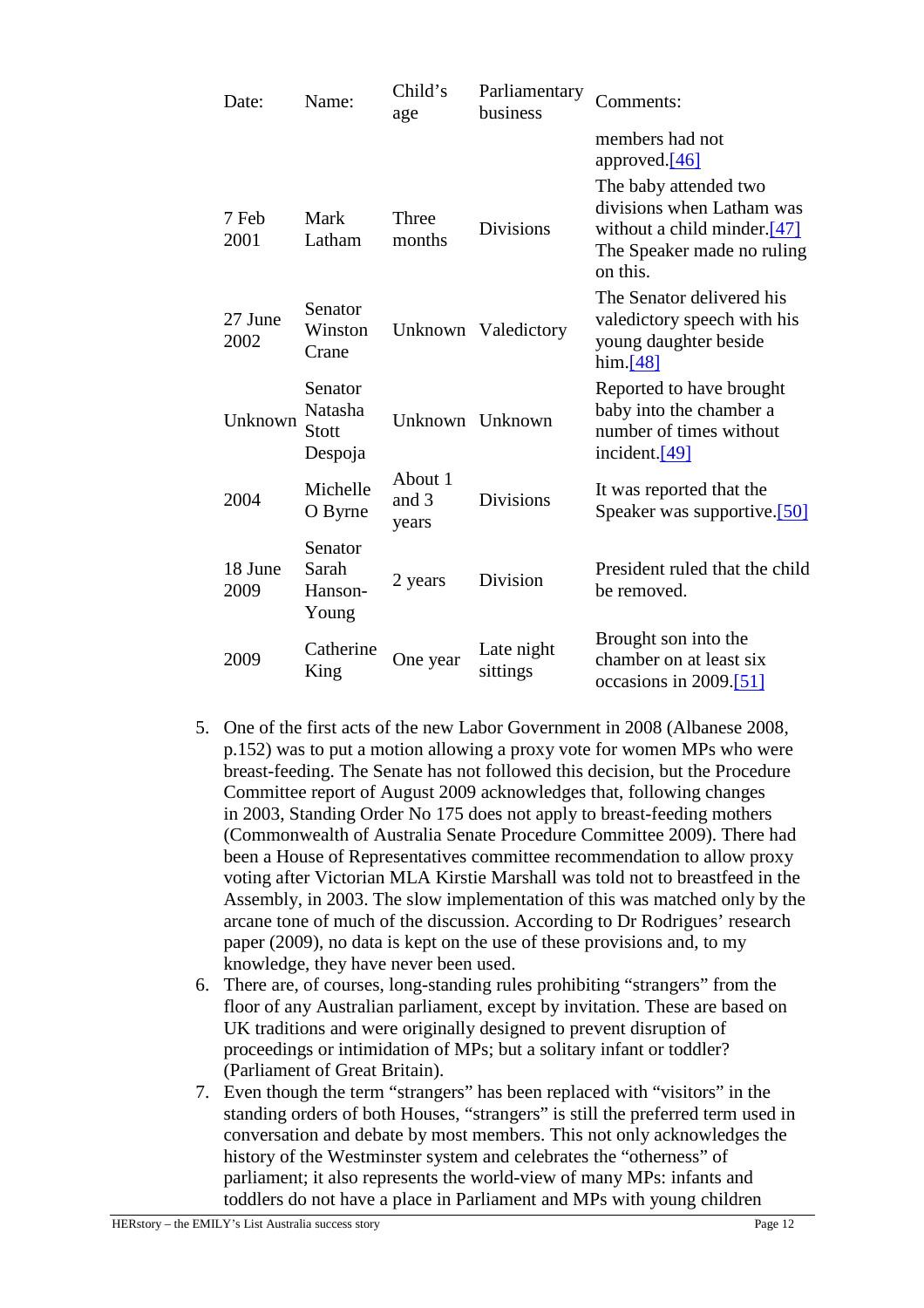should organise a strong separation between the two. As Dr Rodrigues' 2009 research points out, fathers have been doing this since Federation, many MPs would contend privately that women should do the same.

- 8. Given that recent research by the Human Rights Commission shows that 49 per cent of working Australian women experience discrimination when they are pregnant or have young children, MPs' views simply mirror those of many Australian workplaces (Australian Human Rights Commission 2014, p. 14). The stereotype of an 'ideal' worker as "someone who is male, has no caring responsibilities and is available to work 24 hours a day, seven days a week " (Australian Human Rights Commission 2014, p. 17) is also the stereotype of the 'ideal' MP.
- 9. In 2006, then Liberal MHR, Jackie Kelly, the first Minister to give birth whilst an MP, let her frustration at the lack of child care facilities in Parliament House show (Commonwealth of Australia 2006, p.98):
- 10. If you are wondering where all the talented, experienced females are, they have gone to raise their kids....In the current environment, a mum returning to politics is not going to have enough time in her career to become Prime Minister of this country. I and other mothers in this parliament have struggled to maintain our careers while we raise our children. I have been told to use the child-care centres in surrounding suburbs when my children are here. For six years, I have relied on family and friends to amuse my children while I perform my duties in parliament.
- 11. Given that both Houses usually sit until well after 6.00pm, Kelly appears to have been remarkably restrained in her response to suggestions about using the local child-care facilities. Yet, in my experience, Kelly kept up the façade of the "ideal" MP very well in her 11-year career, travelling extensively as a parliamentary secretary and as a Minister.
- 12. Whilst a number of MP mothers including Jackie Kelly have tried to present the façade of being an "ideal" MP, I contend that Hanson-Young, from a younger generation, was punished because she assumed a flexibility that did not exist.
- 13. I made my first speech on June 12, 2007, not long after Senator Bill Heffernan's infamous comments dismissing then Deputy Opposition leader Julia Gillard as "deliberately barren" (The Bulletin 2007).
- 14. In my speech in June 2007 (Commonwealth of Australia 2014, p. 3307) I noted that not only was I only the third Queensland Liberal woman to be a Senator but I was also the first ever mother to be elected by my State party.
- 15. I added:
- 16. I don't raise this to cause a fertility debate. I don't think that procreation, or lack of it, has any effect on an individual's decision-making or policy-making ability.
- 17. But I do raise it in the context of ensuring our national decision-making is as good as it can possibly be by asking 'How do we make politics more family friendly?'
- 18. I firmly believe that any group will make superior decisions if its members bring a wide variety of experience to the task. The best decisions, the best policy debates will come when men and women from a wide range of ages and backgrounds are engaged in the process.
- 19. It is an area where I made remarkably little progress in seven years. The biggest challenge to getting more women to consider being Federal politicians is structural change to Parliament itself.
- 20. The other big challenge is countering the incidental, or subtle, sexism which pervades Federal politics. I despair of my Party ever reaching the 30 per cent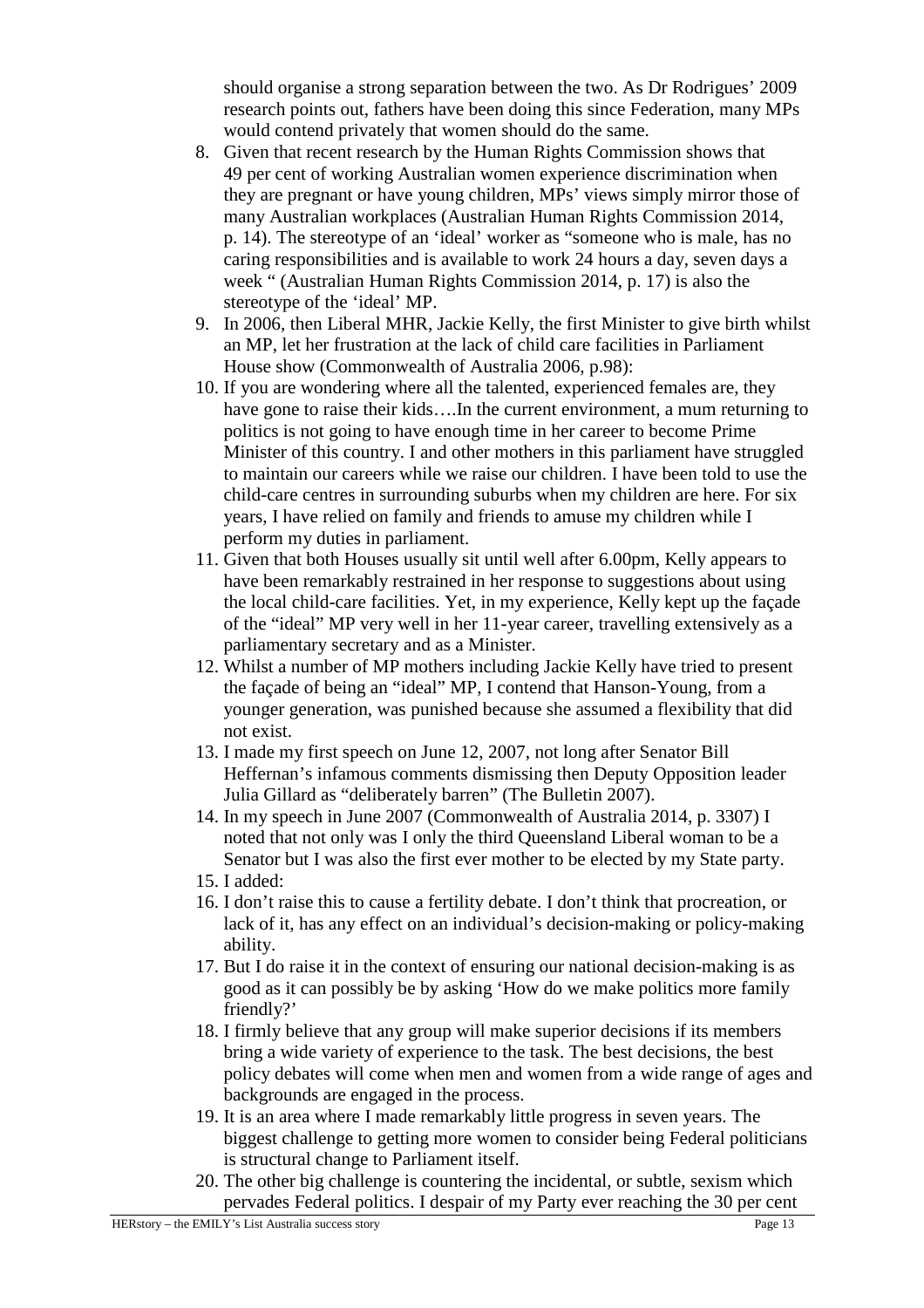critical mass considered necessary to embed change, but female Labor colleagues who long ago passed this figure because of their 40 per cent quota system often complained about sexism just as vociferously in private.

- 21. They told of competent women being sidelined in factional deals for preselection so Party venerables, usually former trade union leaders, could get the reward of a parliamentary career. They complained, in the same way Liberal women did, about decision-making processes that privileged opposition for opposition's sake over sensible outcomes.
- 22. Sadly, the Coalition parties have not built on John Howard's record number of 26 women MPs in 1996. Both Judy Moylan, in an article in the Australian Financial Review in 2013, and Kathy Martin-Sullivan AM, a former Queensland Senator and MHR, (2006, pers. comm. May) credit former Liberal leader John Hewson with the 1996 record. Hewson had expressly told State divisions that he wanted more women candidates and the Party actively headhunted and advertised for women candidates. The decline in numbers began as soon as the 1998 election, and efforts to kick-start resurgence have been strenuously ignored.
- 23. In the 2013 interview, Moylan said she had tried to reinvigorate the focus on more women candidates in 2010, but "[n]othing happened. Some of the women showed some interest but there was nothing which is a shame because we are now reaping the result of not having an active program."
- 24. I do not remember being approached by Moylan but I spoke twice in the Party room on the need to actively develop a plan to find more female MPs, once in the lead-up to the 2009 election and again in the lead-up to the 2013 election. Former Senator Judith Troeth AM also pushed for more women, including writing an opinion piece for The Age in 2010 in favour of setting quotas as the ALP did. The piece was based on a policy paper, Modernising the parliamentary Liberal Party by adopting the organisational wing's quota system for preselection (McCann and Wilson 2014).
- 25. On both occasions that I spoke, I was, like Moylan, listened to politely. No member stood to speak against me, but perhaps more telling, none stood to support me.
- 26. Martin-Sullivan contends that without the very active support of the Liberal parliamentary leader, more women will not be pre-selected or elected (2005). Our history since the 1996 record suggests she is right.
- 27. It is not coincidental that the fall in female numbers has mirrored the fortunes of moderates within the Liberal Party. Virtually all the women, and the few men, who have publicly pushed the Party to improve the representation of women have been moderates.
- 28. The current Parliamentary Secretary to the Minister for Social Services, Senator Concetta Fierravanti-Wells, a Liberal right-winger, in a speech to the National Public Sector Women's conference earlier this year, recalled that Minister and Senator Helen Coonan, a member of Howard's Cabinet, held a celebration in 2005 to mark a political first for Australia;10 women in Cabinet. Unfortunately the number of Liberal women MPs has been flatlining ever since (McCann and Wilson 2014, p. 32) and Cabinet numbers have taken a nose-dive in the eight years from 2005 to the first Abbott Cabinet in 2013, from that high of 10 to just six in the outer Cabinet and only one woman Minister.
- 29. Whilst both John Howard and current leader Tony Abbott have made the right noises, Abbott said he was "disappointed" that there was only one woman in his first Ministry and only six women in the outer Cabinet of 42, neither actively pushed the State divisions to provide more women candidates. Their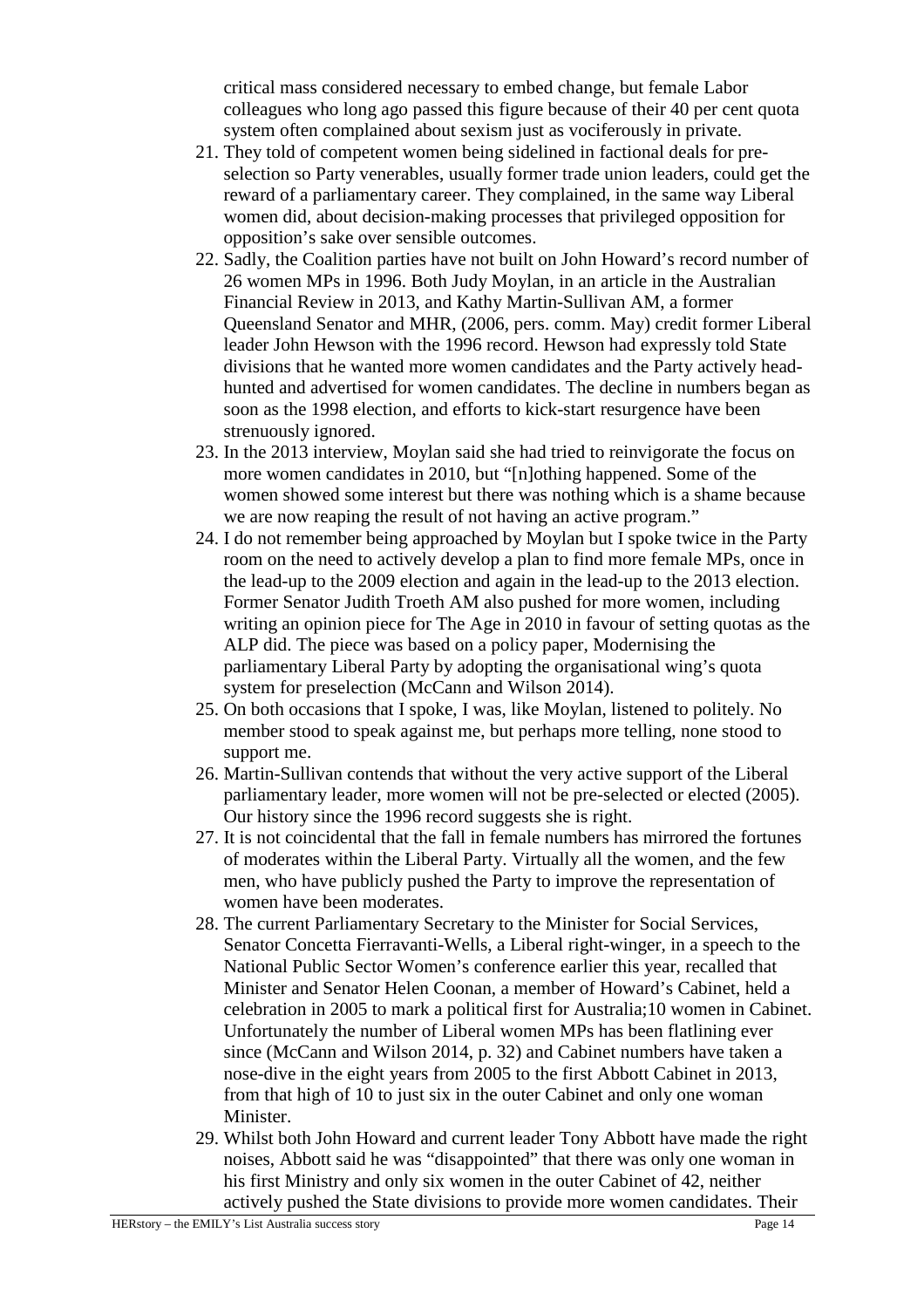contributions can best be characterised as "more women would be nice but…". Both leaders have also dog-whistled to the conservatives in the Party by linking any moves to encourage more women with the Labor Party's "tokenistic" quota system.

- 30. Labor's quota system is considered repugnant by social conservatives in the Liberal and National Parties. They claim it is demeaning to women and responsible for mediocre candidates.
- 31. Both Julia Gillard and Tanya Plibersek are frequently cited as examples of 'quota girls' and reasons not to instigate such a scheme. Personally, I do not see a problem with a system that could produce Liberal women with the intelligence and fluency of either of these two women.
- 32. Instead, Liberal conservatives choose to prefer what is referred to as the meritbased system. Interestingly the concept of merit is only applied when the question of improving women's representation is raised. I have never heard a conservative say: "We must preselect men of merit."
- 33. In reality, women are pre-selected for as many good and bad reasons as men. But fewer women stand for pre-selection for some of the reasons outlined above. Fewer women know how to play the pre-selection game thinking (mistakenly) that presenting well and speaking well are the most important requirements. They can be unaware that pre-selections for the most prized seats have often been decided before the public part of the process starts. Given the male domination of Party organisational positions, male candidates are unsurprisingly often preselected. As Schumpeter wrote in a recent Economist article on choosing CEOs: "[G]iven a plethora of candidates, all with perfect CVs, selection committees continue to look for the 'x' factor and find, strangely enough, that it resides in people who look remarkably like themselves." (Schumpeter 2014, p. 67)
- 34. At a Federal Women's Council meeting of the Liberal Party in Melbourne in 2005, I tried to encourage women members to adopt a more businesslike attitude to improving women's representation. I argued that no business would simply say: 'It would be nice to have more profit in the next few years and leave it at that. Business owners would set a target and develop a plan designed to meet that target and I suggested doing the same. To me, this seemed a sensible and fairly unremarkable idea. However, I was surprised by the vehemence of the opposition, which included now Foreign Minister Julie Bishop, and what I perceived as a deliberate misunderstanding by some that I was calling for quotas.
- 35. Fierravanti-Wells, appears to speak for most women Liberal MPs, and many aspiring ones, when she says: "I have never wanted to be a 'quota girl'". Yet her following comments typify the sometimes contradictory nature of the debate on women's numbers within the Party, as she added: "Women still have to be prepared to work twice as hard to be regarded as half as good…Females make up half our population, yet this is not reflected in our Parliaments. Regrettably, I think it will take a long time before this imbalance is naturally redressed."
- 36. It was these contradictions and the lack of action by Prime Minister Tony Abbott to proactively address the "disappointment" he felt at having only one woman in the inner Cabinet that I was thinking of when I recently described Abbott and some of his colleagues as "subtle sexists". (Swan and Ziaziaris 2014).
- 37. The majority of the many emails I received after these comments were supportive. One woman, whom I will not identify, wrote: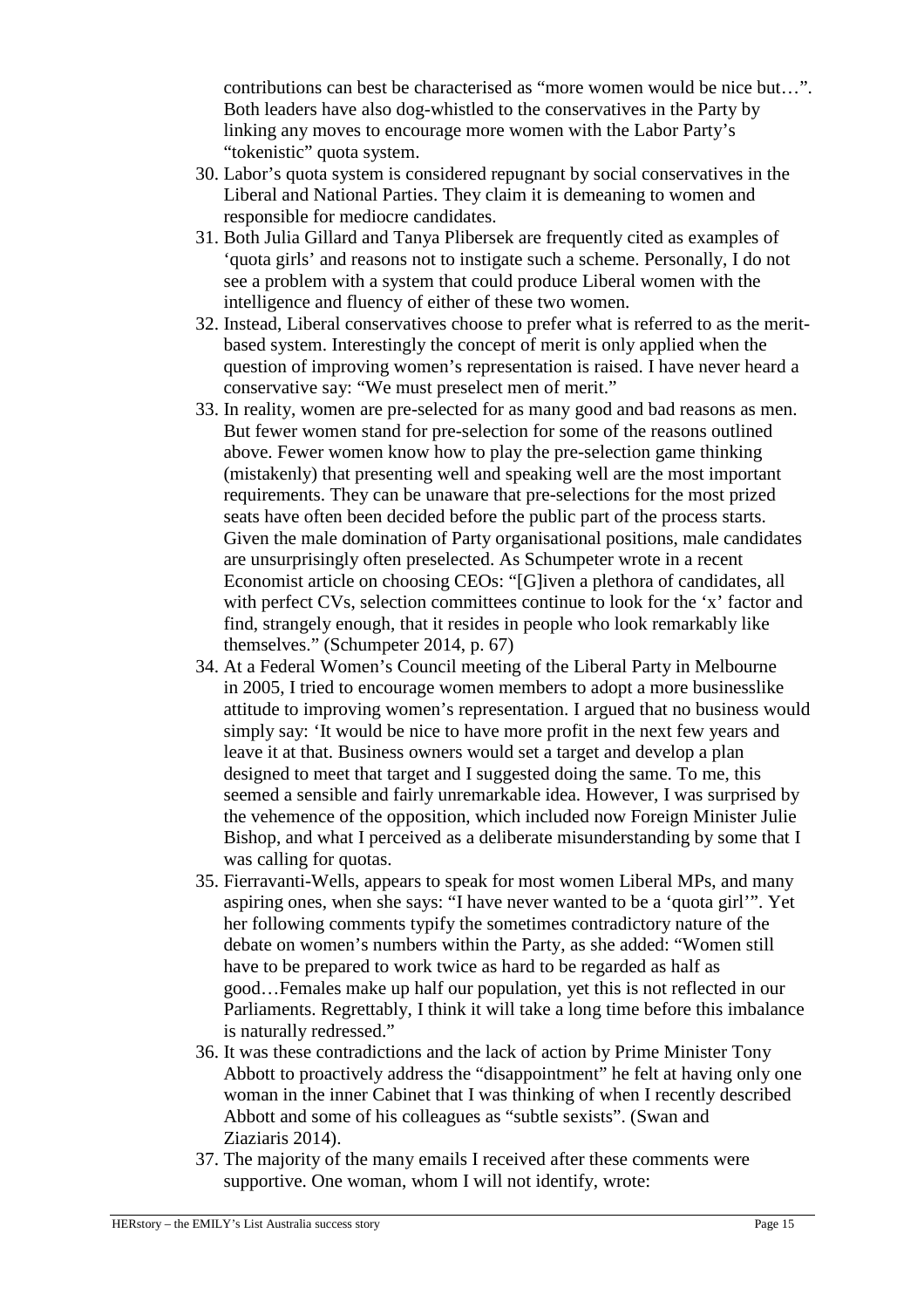- 38. I'm a partner in an international law firm…When discussing a large client internally, the managing partner of my office said, to explain why my client gives me a lot of work "Oh yes, but (name of client) likes women". He then laughed as if that is not only incomprehensible in a professional context, but the only explanation for my receiving the instructions. He would have no idea how offensive that remark was, and I knew that if I called him on it, I would be labeled a feminist witch. …That happens every day in one form or other" (2014, pers. comm. 27 June).
- 39. Another wrote:
- 40. I'm not a Liberal supporter… but…I also really like your opinion that it's easier to attack the big things. Clever those that wish to maintain power; they just absorb into the fabric of life and continue doing what they are doing without challenge. As adversaries we have to be smarter and more strategic... (2014, pers. comm. 24 June).
- 41. A Prime Minister who talks of "shirt fronting" (a term I take to mean grabbing the opponent by their collar and speaking aggressively to them from close range) and a Finance Minister who describes an opponent as an "economic girlie-man" continue to evoke exactly the environment that most women do not want in their workplace (ABC 2014).
- 42. Former Governor-General Quentin Bryce has said former Prime Minister Julia Gillard was often asked "How do you do it?" She wondered in her speech what the question really meant. "Were they really asking how do you turn a blind eye to the sexism, cruelty and overt abuse and get on with running the country?" (Markson 2014) Bryce does not state that Gillard faced the question of "How do you do it?" because she was a woman, but it is not a question that has been asked of male politicians. Even those with very large families have been celebrated for their ability to combine virility and civic duty, not their ability to manage work and family life.
- 43. Fierravanti-Wells is correct when she states that the current imbalance in the Liberal Party is unlikely to be righted "naturally". This is because it is caused by the inaction of conservative Liberal MPs and senior members of the Party executive. They must be pushed to correct the numbers problem "unnaturally", but, as many Labor women would attest if they were free to speak, the subtle incidental sexism will take longer.

# **44. REFERENCES**

- 45. Albanese, A 2008, 'Special provisions for nursing mothers', Parliamentary debates: House of Representatives, vol. 42, p. 152.
- 46. Australian Human Rights Commission 2014, Supporting Working Parents: Pregnancy and the Return to Work National Review—Report 2014.
- 47. 'Barren Gillard 'unfit to be PM'' 2007, The Bulletin, 1 May, viewed 1 May 2007. www.news.com.au.
- 48. Commonwealth of Australia, 2006, Parliamentary debates: House of Representatives, 7 February, p. 98.
- 49. 2007, Parliamentary debates: Senate: official Hansard, vol. 41. pp. 95.
- 50. 2009, Parliamentary debates: Senate: official Hansard, vol. 42, pp. 3759.
- 51. 2014, Parliamentary debates: Senate: official Hansard, vol. 44, pp. 3307.
- 52. Commonwealth of Australia, Senate Procedure Committee 2009, 'Committee proceedings and public interest immunity claims: order of the Senate of 13 May 2009', August, p. 7.
- 53. Fierravanti-Wells, J 2014, speech to National Public Sector Women in Leadership Summit, Canberra, 23 July.